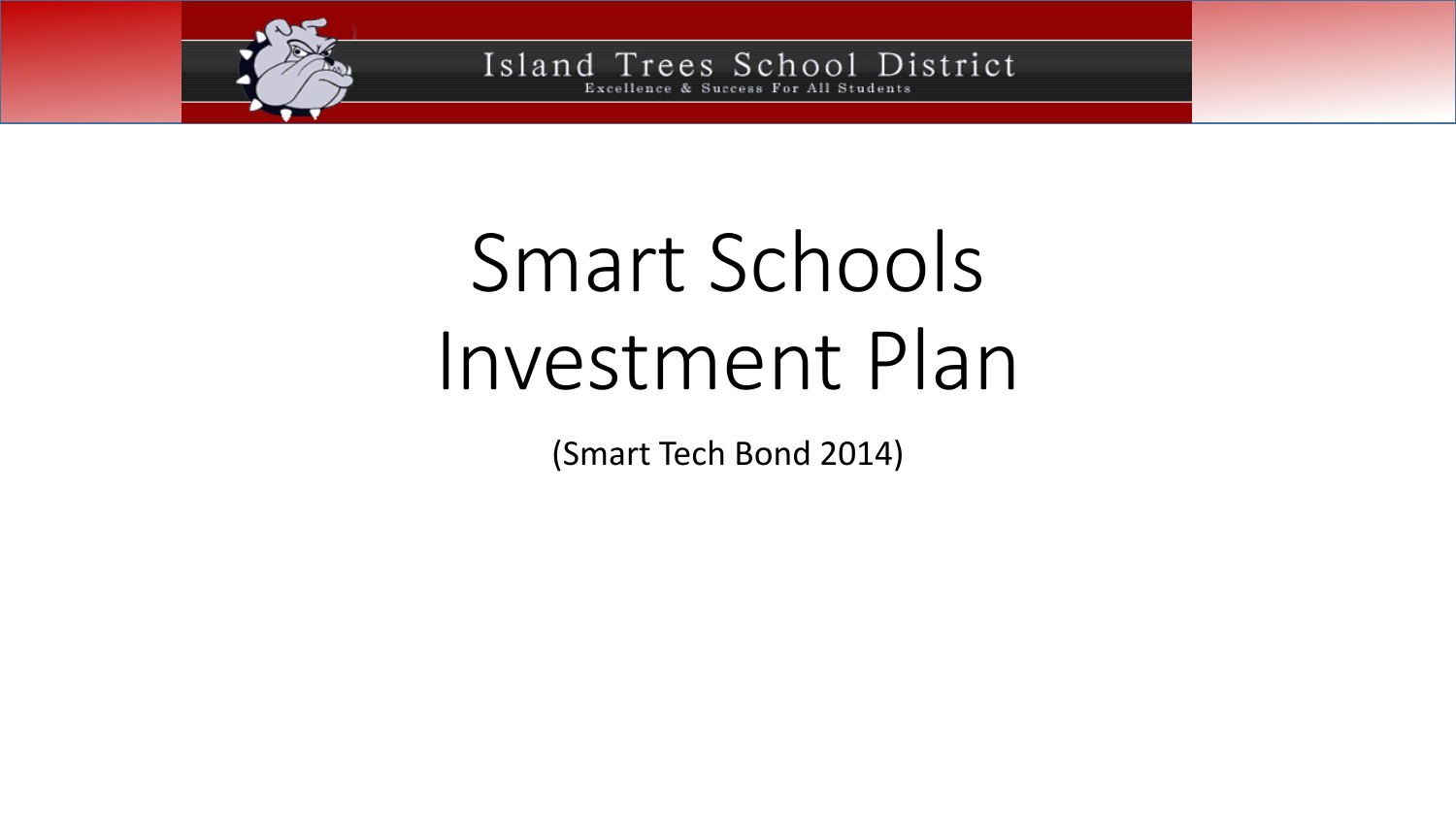

# Plan Contact Information

| <b>District Name:</b>     | <b>Island Trees School District</b>   |
|---------------------------|---------------------------------------|
| <b>District Code:</b>     | 280226030000 - BEDS                   |
| <b>Address:</b>           | 74 Farmedge Road, Levittown, NY 11756 |
| <b>Contact:</b>           | John J. Rezek                         |
| Phone:                    | 516 495-7730                          |
| <b>Years Covered:</b>     | July 1, 2016 - June 30, 2019          |
| Date of Next State Review | <b>July 1, 2019</b>                   |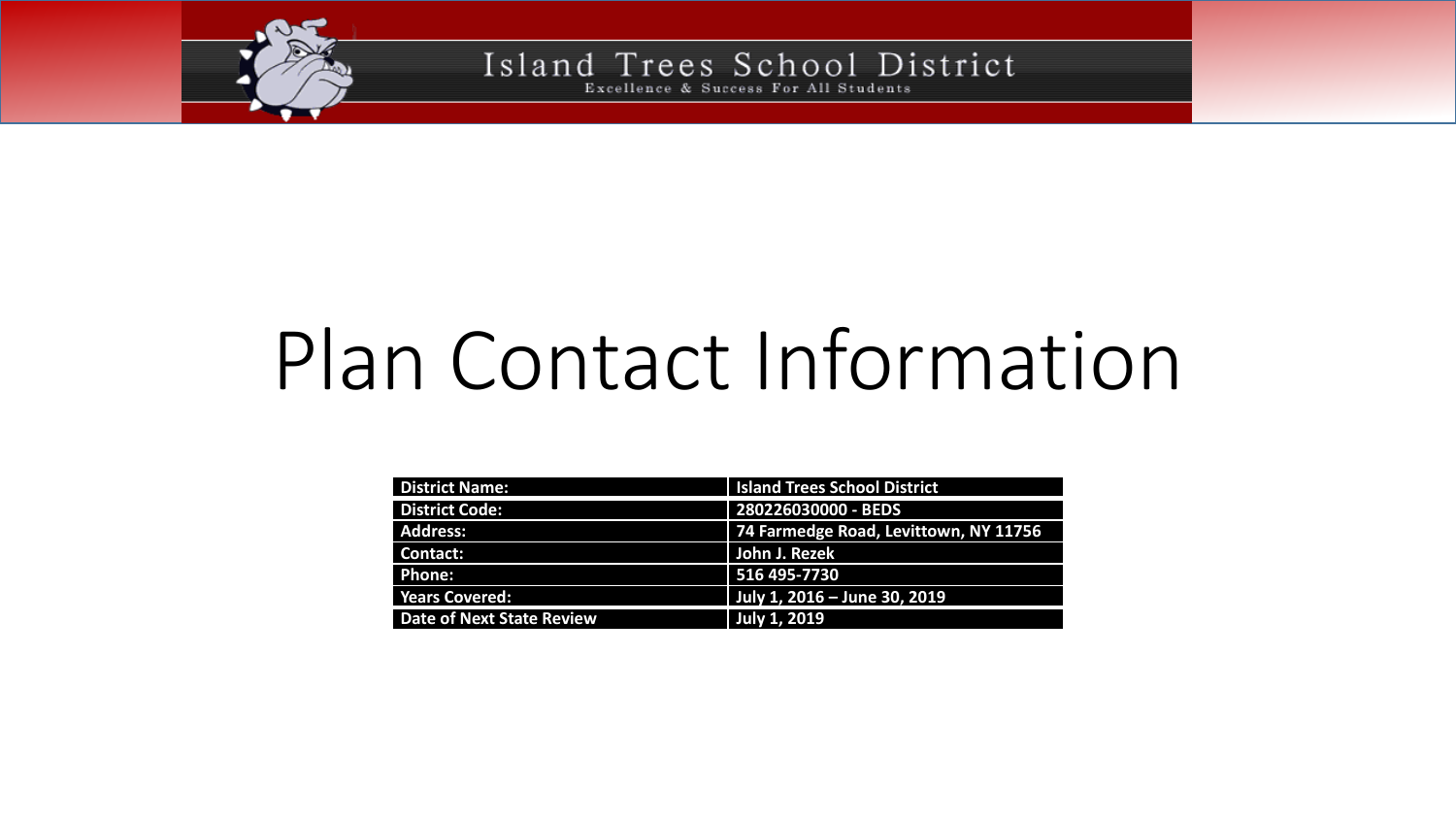

Excellence & Success For All Students

#### **District Profile**

The district operates two elementary schools, one middle school, and one high school. Such schools are:

#### *Elementary Schools:*

100 Robin Place 101 Owl Place 516-520-2126 516-520-2103

*Secondary Schools:* **Island Trees Memorial Middle School Island Trees High School**

> 45 Wantagh Avenue 59 Straight Lane Levittown, NY 11756 Levittown, NY 11756 516-520-2157 516-520-2136

#### **J. Fred Sparke Elementary Michael F. Stokes Elementary**

Levittown, NY 11756 Levittown, NY 11756

*Administration Building:*

**Island Trees Karopczyc School** 74 Farmedge Road Island Trees, NY 11756 516-520-2100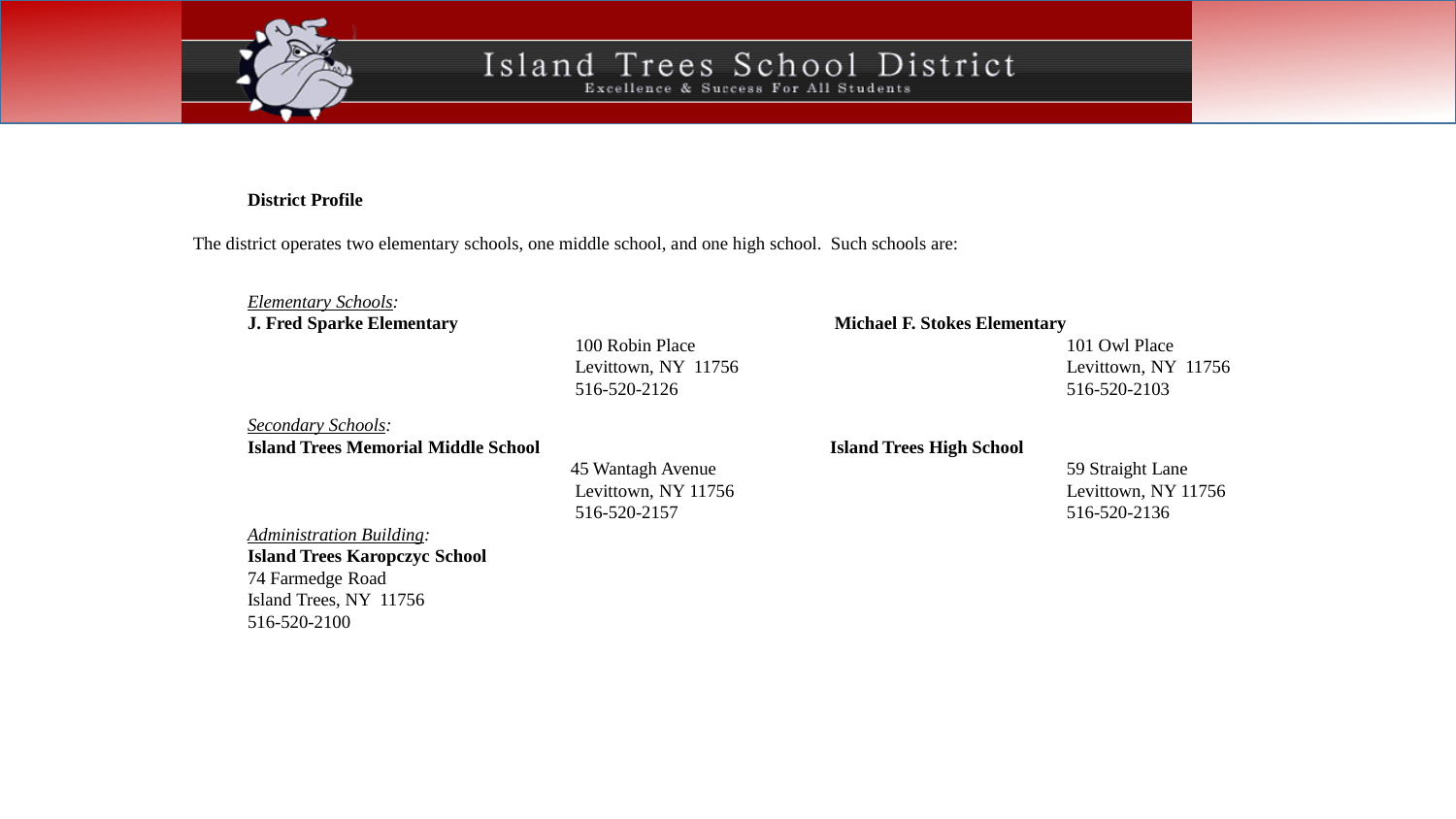

SMART SCHOOLS BOND ACT Presentation to the Board of Education October 21, 2015

> The **New York Bonds for School Technology Act, Proposal 3** was on the November 4, 2014 ballot in New York as a legislatively-referred bond question, where it was **approved**. The measure authorized the state comptroller to issue and sell bonds up to the amount of \$2 billion. The revenue received from the sale of such bonds are, according to the proposal, used for projects related to the following Six Categories

| <b>School Connectivity</b>                 | Install high-speed broadband or wireless internet                                                                                                                                                    |
|--------------------------------------------|------------------------------------------------------------------------------------------------------------------------------------------------------------------------------------------------------|
| <b>Classroom Technology</b>                | Acquire learning technology equipment or facilities, including but not<br>limited to interactive whiteboards, computer servers, and desktop,<br>laptop, and tablet computers;                        |
| <b>Connectivity Projects for Community</b> | Connectivity for communities                                                                                                                                                                         |
| <b>Pre-K Classrooms</b>                    | Construct, enhance, and modernize educational facilities to accommodate pre-kindergarten programs<br>and to provide instructional space to replace<br>classroom trailers; and/or                     |
| <b>Replacement of Classroom Trailers</b>   | Construct, enhance, and modernize educational facilities to accommodate pre- kindergarten programs<br>and to provide instructional space to replace classroom trailers; and/or                       |
| <b>High Tech Security Features</b>         | Install high-tech security features in school buildings and on school campuses,<br>including but not limited to video surveillance, emergency notification systems, and physical access<br>controls. |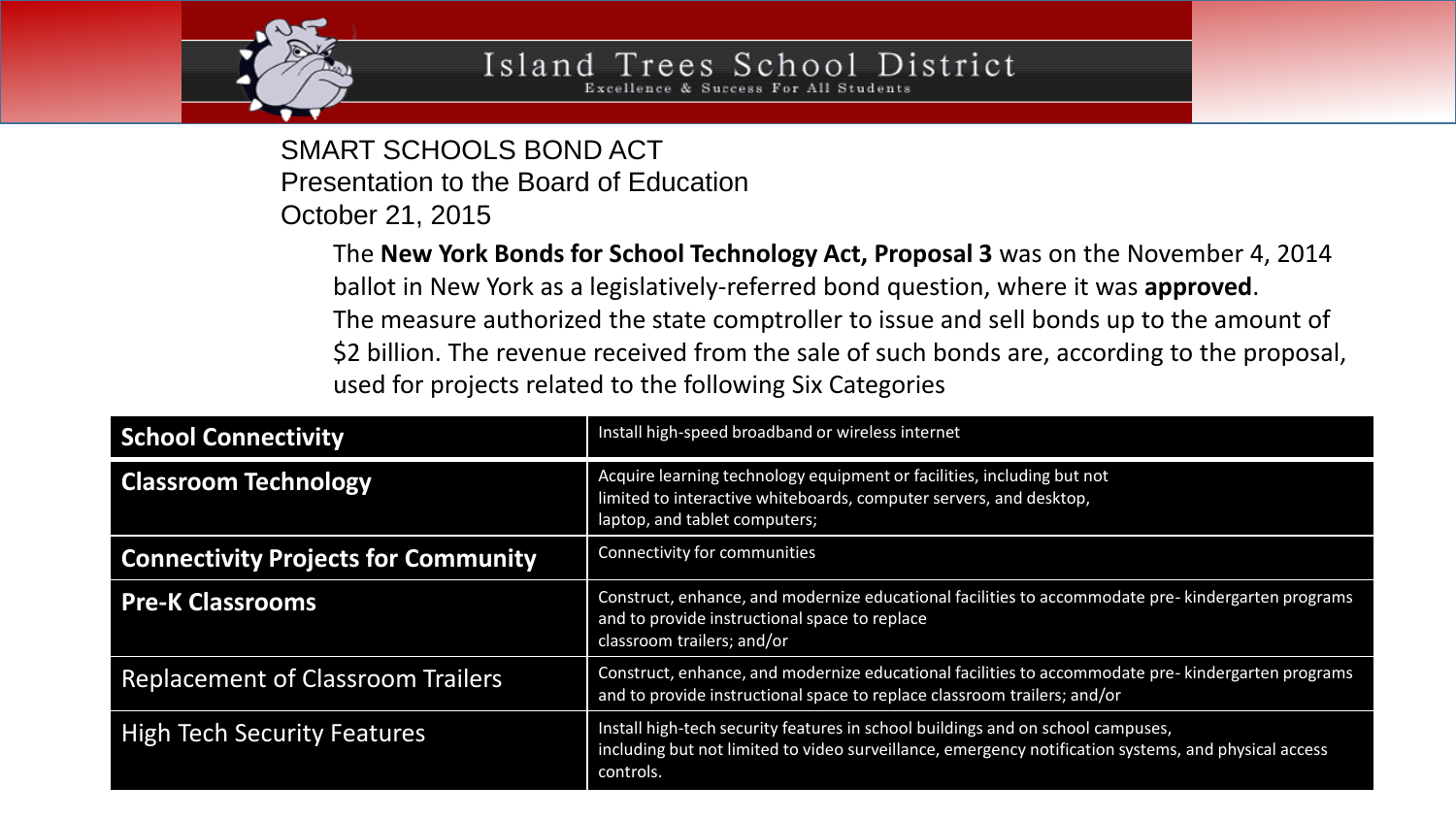

Island Trees School District Success For All Students

Smart Schools Bond Act of 2014

# What is Island Trees UFSD Allocation from the Bond?

# \$1,536,993.00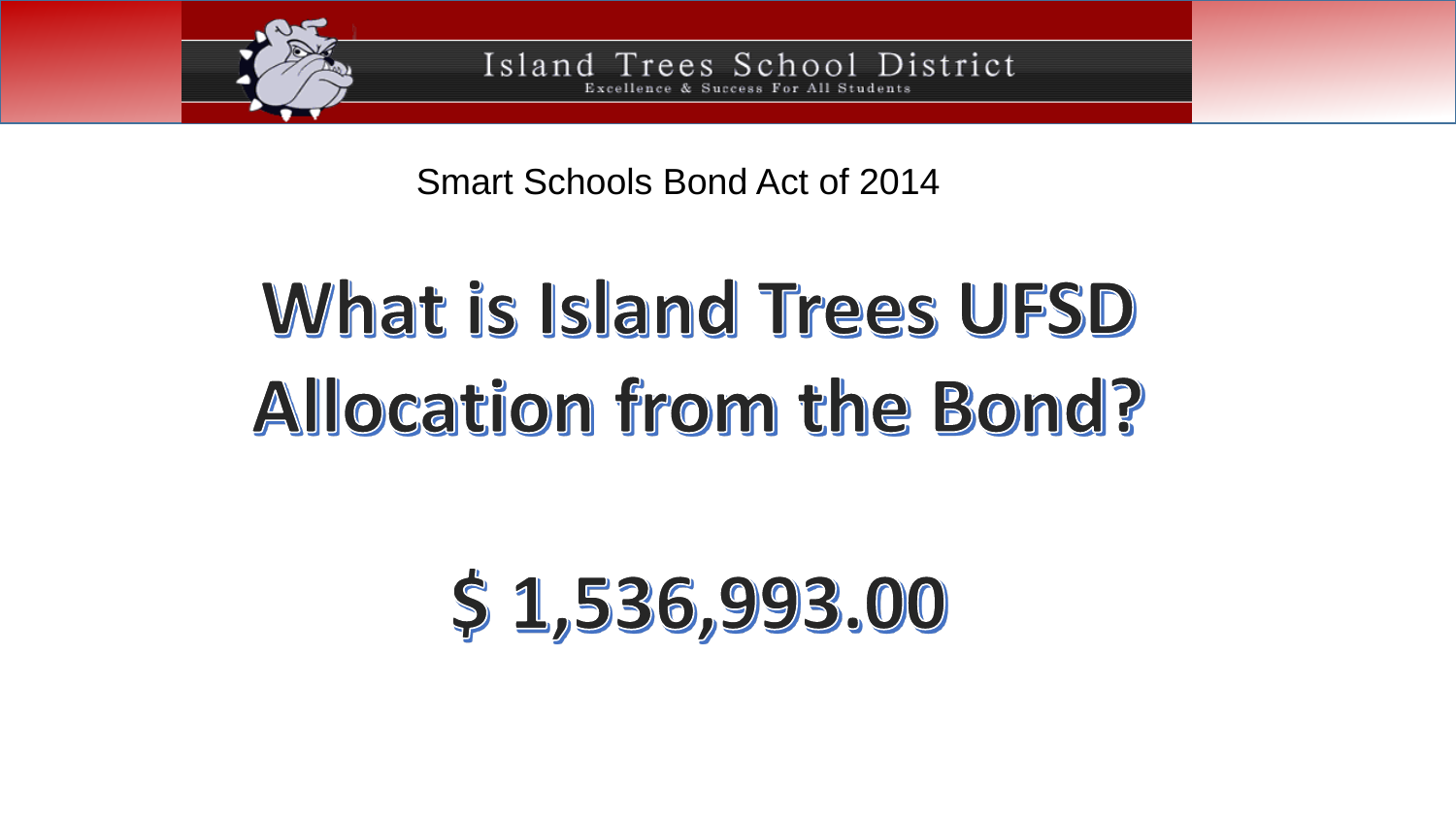

Excellence & Success For All Students

### Phase 1**Island Trees Memorial Middle School** Rewire Building CAT 6E **\$125,000.00** \$125,000.00 Server Room Switches, AC, SAN, UPS \$138,000.00 Network Closet 25,000.00 Dell Equal Logic Array 40TB  $\angle$  5 70,000.00 AC Unit/UPS Unit **AC Unit/UPS** Unit **AC Unit** AC Unit Access 199,000.00 HP Servers **Example 2018** S160,000.00 Backup Appliance \$107,000.00

**Total \$715,000.00**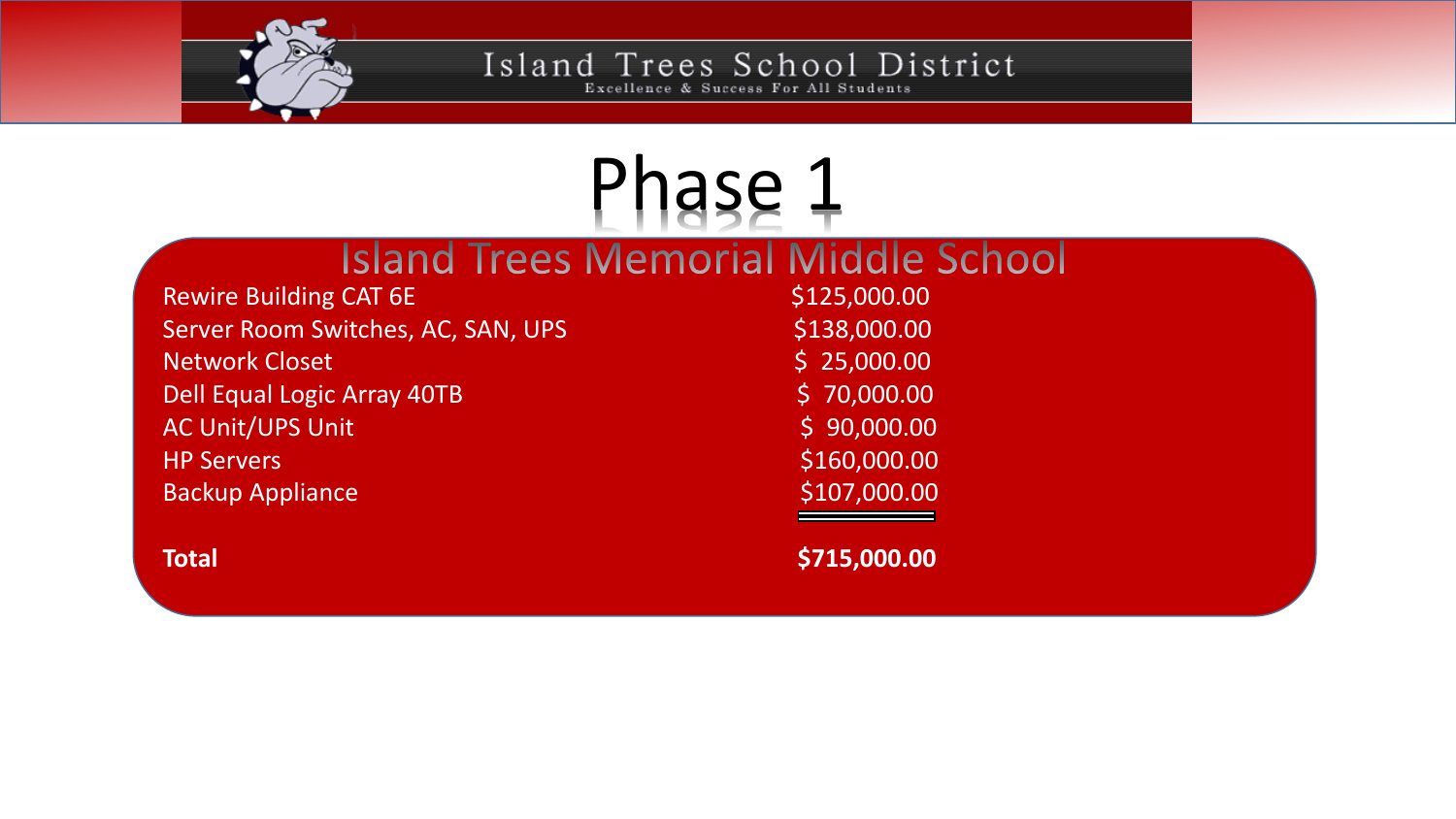

Excellence & Success For All Students

### Phase 2**Island Trees High School**

Rewire Building CAT 6E \$100,000.00 Switches \$ 85,000.00 Computer Labs & Library Wyse Terminal Equipment \$ 96,000.00

**Total \$281,000.00**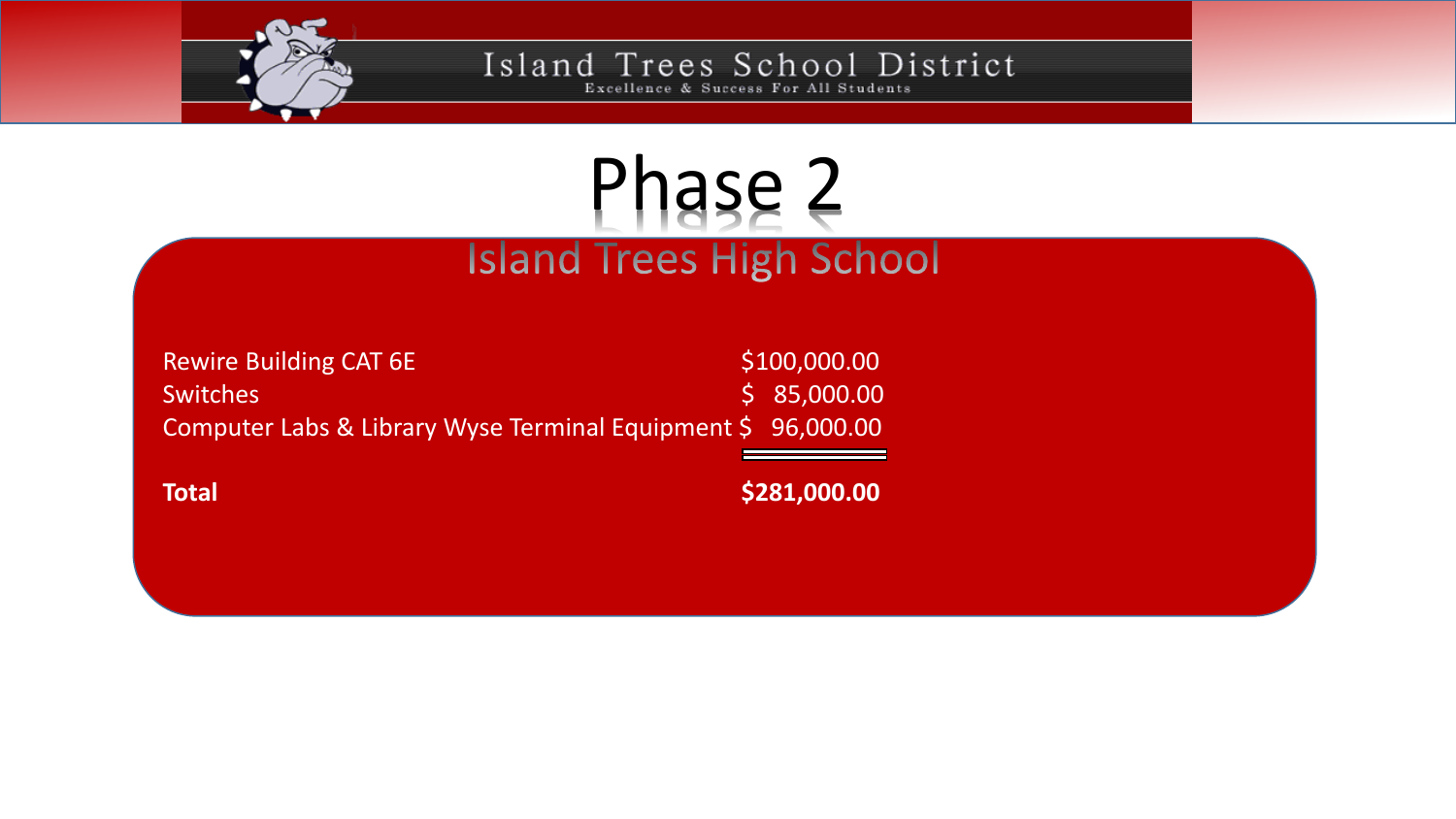

Excellence & Success For All Students

### Phase 3 **Island Trees Elementary Schools**

Michael F. Stokes Elementary School

Rewire Building **\$ 100,000.00**  $\frac{1}{2}$  Switches  $\frac{1}{2}$   $\frac{1}{2}$   $\frac{1}{2}$   $\frac{1}{2}$   $\frac{1}{2}$   $\frac{1}{2}$   $\frac{1}{2}$   $\frac{1}{2}$   $\frac{1}{2}$   $\frac{1}{2}$   $\frac{1}{2}$   $\frac{1}{2}$   $\frac{1}{2}$   $\frac{1}{2}$   $\frac{1}{2}$   $\frac{1}{2}$   $\frac{1}{2}$   $\frac{1}{2}$   $\frac{1}{2}$   $\frac{1}{2}$   $\$ WAPs Cisco MR32 \$48,000.00

**Total \$193,000.00**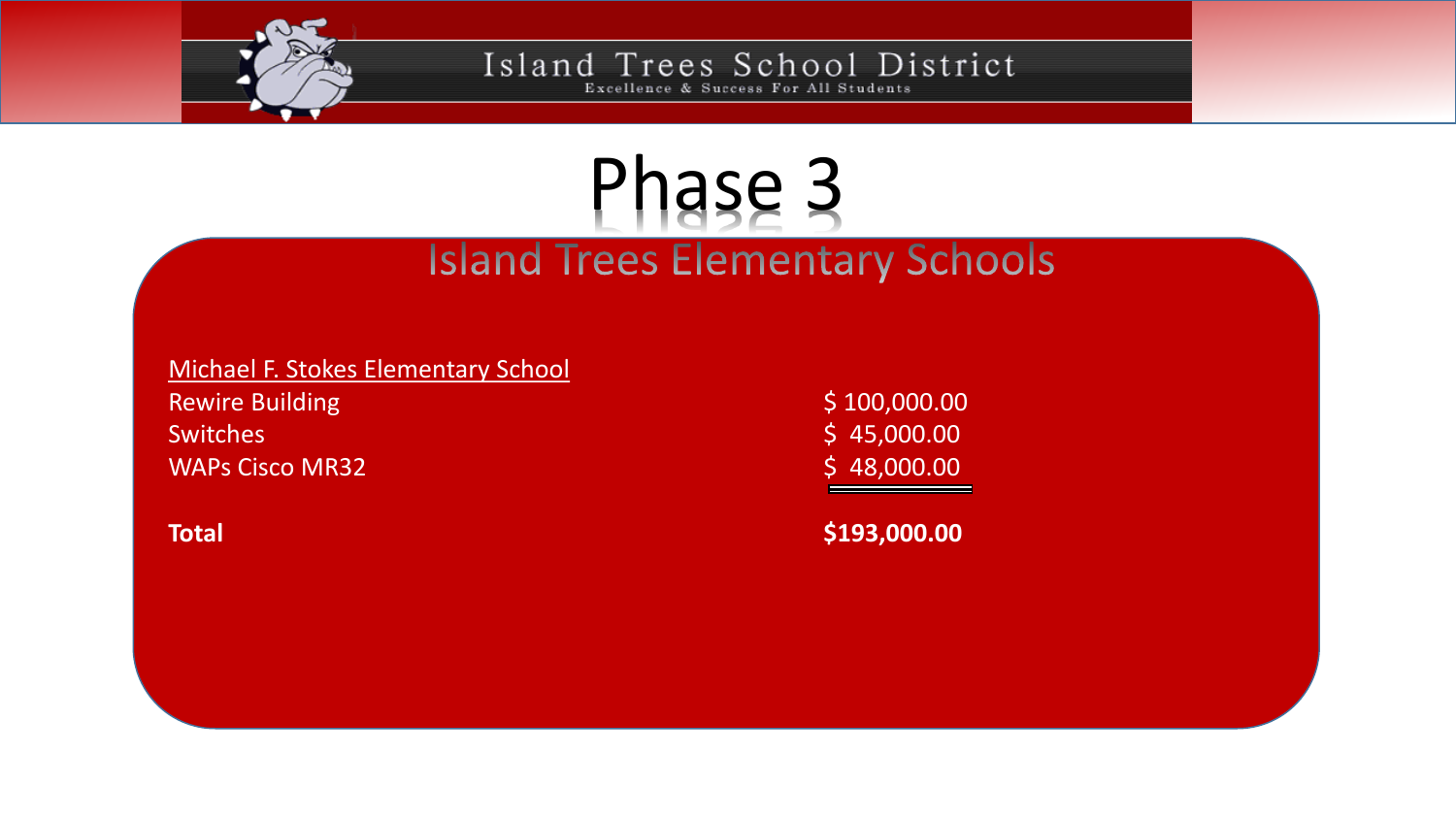



#### J. Fred Sparke Elementary School

Rewire Building **\$ 100,000.00 \$ 100,000.00** Switches \$ 20,000.00 WAPs Cisco MR32 \$ 36,000.00

**Total \$156,000.00**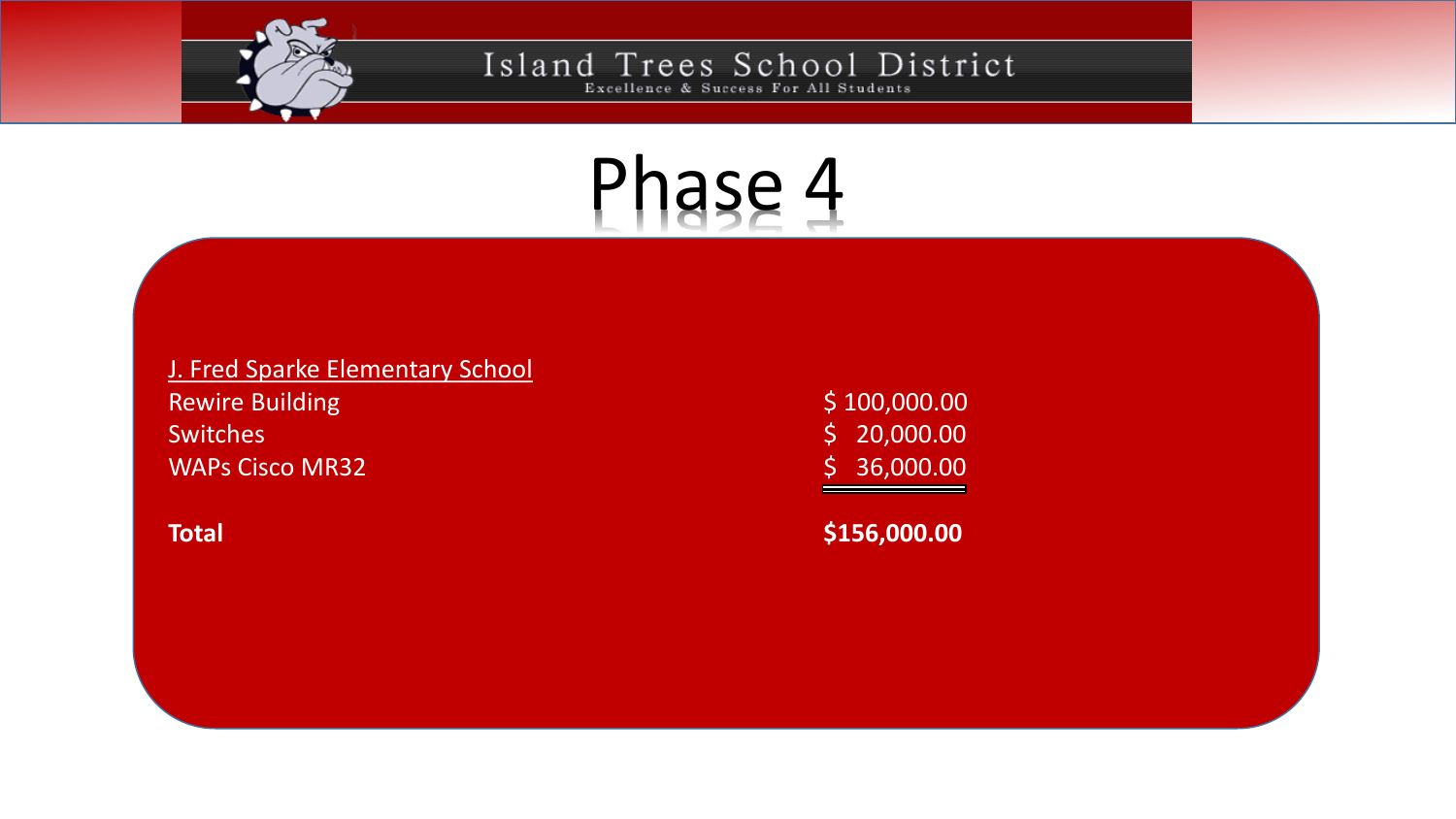

Excellence & Success For All Students

## Preliminary Investment Plan

| Item                                 | <b>Estimated Cost</b> | <b>Building</b>                         |
|--------------------------------------|-----------------------|-----------------------------------------|
| <b>Infrastructure Cabling</b>        |                       | \$443,000.00   HS, MMS, Sparke, Stokes  |
| <b>Cisco POE Switches</b>            |                       | \$288,000.00   HS, MMS, Sparke, Stokes  |
| <b>Meraki Wireless Access Points</b> |                       | $$204,150.00$   HS, MMS, Sparke, Stokes |
| Dell Equal Logic SAN 60 TB           |                       | $$70,000.00$   HS, MMS, Sparke, Stokes  |
| <b>AC/UPS Server Room</b>            | \$90,000.00           | <b>MMS</b>                              |
| <b>Backup Appliance</b>              | \$107,000.00          | <b>MMS</b>                              |
| <b>HP Servers</b>                    | \$160,000.00          | HS, MMS                                 |
| Administrative Equipment             | 47,000.00             | Karopczyc                               |
|                                      |                       |                                         |
| <b>Total</b>                         | \$1,409,150.00        |                                         |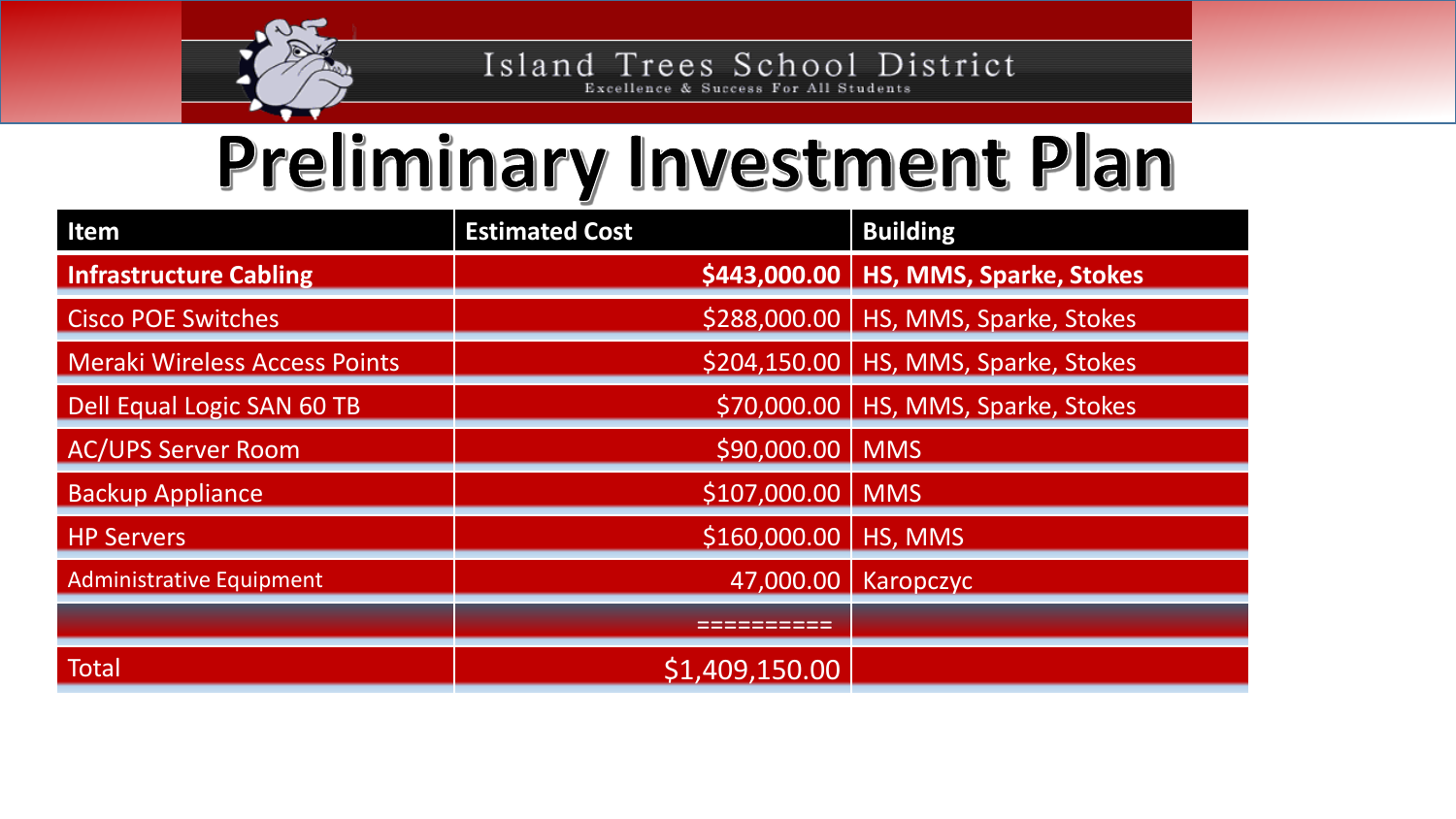

Excellence & Success For All Students

### PRECONDITIONS

As a precondition to utilizing the SSBA allocations, each District has ensured that there is adequate Internet bandwidth (equal to or exceeding 100 Mbps per 1000 students) to sustain computer-based initiatives.

The District's current BOCES BOTIE internet provides the bandwidth to the Island Trees Middle School building but current infrastructure equipment does not allow this bandwidth to be delivered to the classroom and bandwidth does not meet the SSBA requirements. The ability to increase district bandwidth to required levels is limited by infrastructure of outdated fiber cables to each classroom. This cable will not support speed required by the state. The replacement of cabling requires outdated switches to be replaced in all buildings. The elementary buildings do not have wireless. To support future assessment testing required by the state.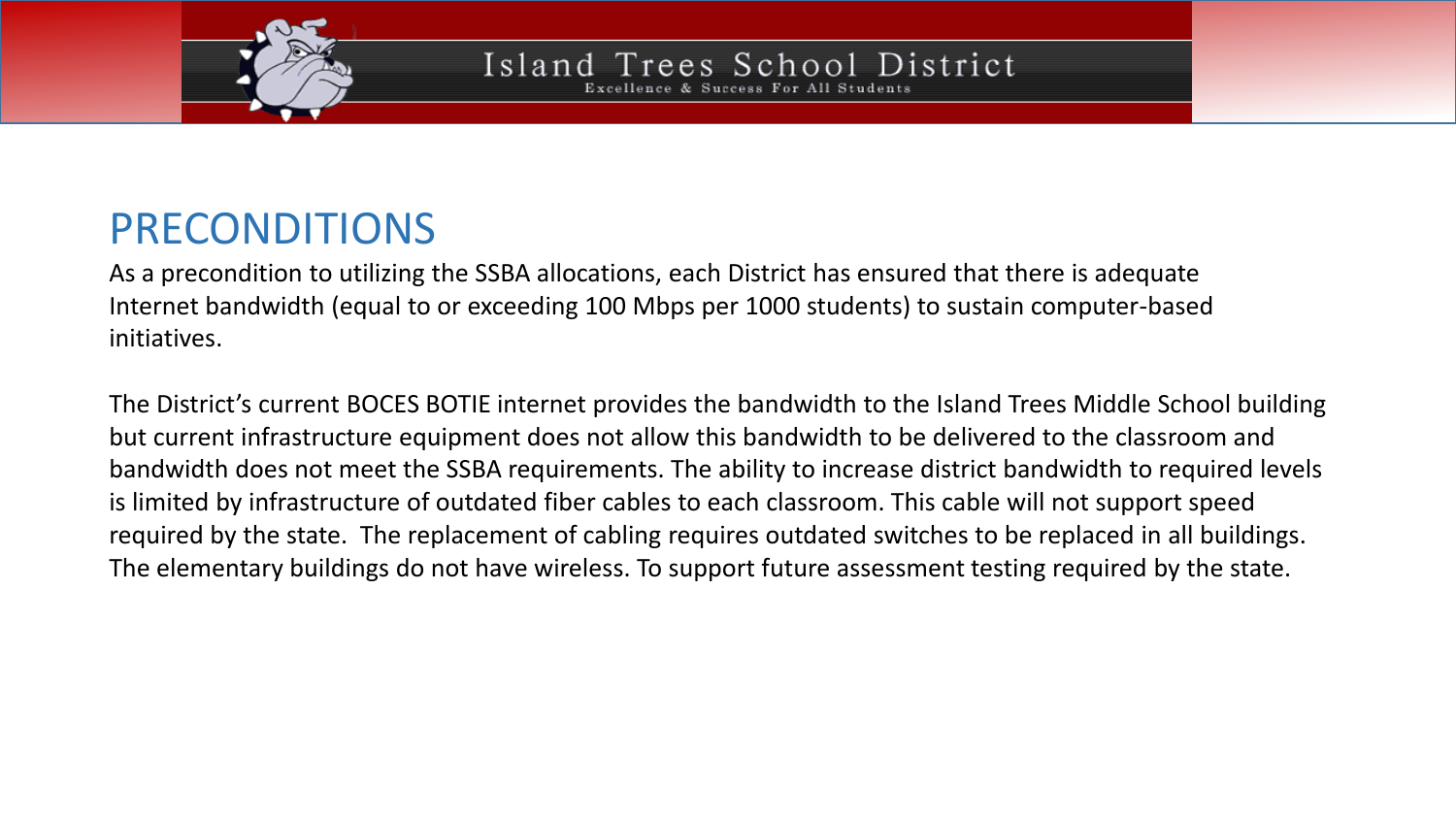Excellence & Success For All Students